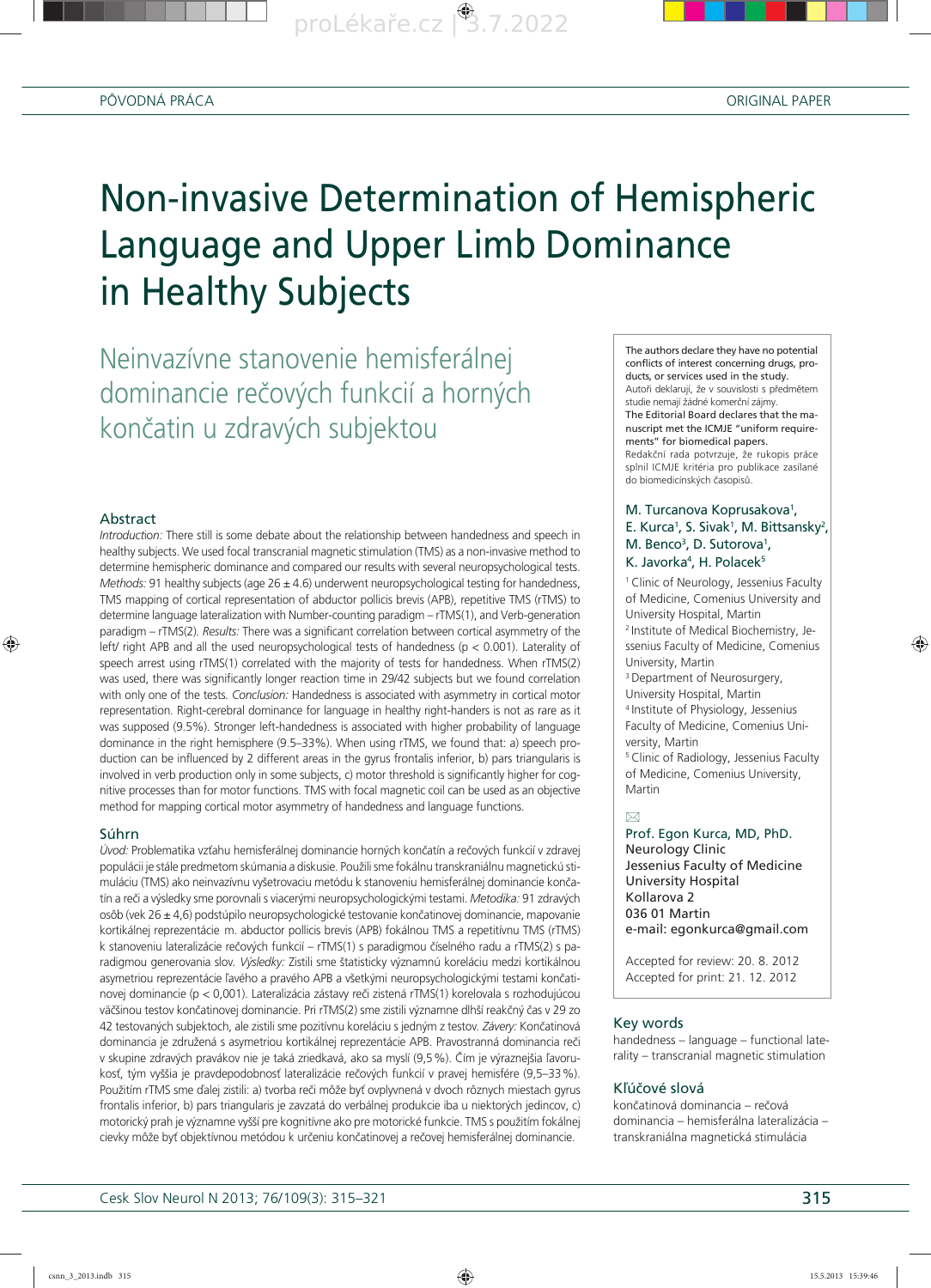proLékaře.cz<sup>8</sup>3.7.2022

NON-INVASIVE DETERMINATION OF HEMISPHERIC LANGUAGE AND UPPER LIMB DOMINANCE IN HEALTHY SUBJECTS

#### **Abbreviations**

| <b>APR</b><br>EEG<br>EHIT | Abductor Pollicis Brevis<br>ElectroEncephaloGraphy<br>Edinburgh Handedness Inven-<br>tory Test |
|---------------------------|------------------------------------------------------------------------------------------------|
| IFG                       | Inferior Frontal Gyrus                                                                         |
| I۲                        | Stimulus Intensity                                                                             |
| MFP                       | Motor Evoked Potential                                                                         |
| MRI                       | Magnetic Resonance Imaging                                                                     |
| МT                        | Motor Treshold                                                                                 |
| M7T                       | Matejcek-Zlab Test                                                                             |
| NHPT                      | Nine-Hole Peg Test                                                                             |
| <b>TMS</b>                | <b>Transcranial Magnetic</b>                                                                   |
|                           | Stimulation                                                                                    |
| rTMS                      | repetitive Transcranial Magnetic                                                               |
|                           | Stimulation                                                                                    |
| RT                        | <b>Reaction Time</b>                                                                           |

#### **Introduction**

⊕

Transcranial magnetic stimulation (TMS) has become a powerful technique for investigating brain functions. Application of TMS to cognitive functions provides a unique opportunity to create a transient functional lesion in a normal brain to determine whether a brain area is required for completion of a given task. Magnetically induced speech arrest is one of the most dramatic examples of TMS. Several groups have now reported that rTMS over the left frontal or either the left or right motor cortex can cause speech arrest, stutter or word segments repetition [1–4]. Studies in which neurolinguistic questions are addressed with TMS, rather than just the possibility of disrupting speech output, are now being conducted [5–8]. Since Broca described the association between language production and brain lesions of the left hemisphere in 1861, it has been widely accepted that language production in right-handed subjects is usually a function of the left hemisphere [9]. However, lateralization of language is not as well defined in left-handed people as it is in their right-handed counterparts [10]. Luria was among the first who pointed out that this association might not be universally true since even in left-handers, aphasia frequently occurs as a result of a left hemisphere lesion [11]. A growing body of evidence suggests that a functional link exists between the hand-motor area of the language-dominant hemisphere and the regions responsible for language processing. All authors who explored language or motor functions had usually investigated a small group of either healthy or unhealthy subjects.

The aim of our study was to determine hemispheric dominance for handedness and language with TMS on a large group of young, healthy subjects. We used a single focal TMS with a figure-of-eight-shaped magnetic coil to find asymmetry in cortical motor representation of abductor pollicis brevis (APB) muscles in right-handed and left-handed subjects, and to determine language lateralization with repetitive stimulation (rTMS). Our results of TMS were compared with several different neuropsychological tests for handedness.

# **Material and methods Subjects**

The study involved 91 healthy volunteers (30 men, mean age  $25.97 \pm 4.4$  years; 61 women, mean age  $26.7 \pm 4.6$  years). Based on the writing hand there were 74 right-handed (22 men, 52 women) and 17 left-handed subjects (8 men, 9 women). None of the subjects had a history of any neurological disorders, including seizures or brain injury. The local ethics committee approved the protocol and all subjects gave their informed consent.

#### **Neuropsychological tests**

We quantified hand preference in each subject using several tests:

- 1. The Edinburgh Handedness Inventory Test [12] – subjects reported their hand preference – right, left, ambidexterity in response to 10 questions (e. g. Which hand do you use to throw a ball? Write? Eat with spoon?...)
- 2. Test of laterality by Matejcek-Zlab [13] – the examiner asked a subject to do certain activities and noted the hand he/she preferred – e. g. put a key in a keyhole, put beads into a box, throw a ball into a box, thread a needle, touch their ear etc.). Hand preference was expressed by coefficient of right-handedness (DxQ) – number of right-handed reactions in percentage –  $D \times Q = (R + A/2)/N \times 100$  – this means that a sum of right-handed reactions (R) plus half of ambidextrous reactions were divided by the number of all activities (N) multiplied by 100. Results of the test could be as follows: DxQ 100–90 – strong right-handedness,

DxQ 89–75 – moderate right-handedness, DxQ 74–50 – mixed handedness or ambidexterity, DxQ 49–25 – moderate left-handedness, DxQ 24–0 – strong left-handedness.

3. The Nine-Hole Peg Test is a simple, timed test of fine motor coordination. Reliability and validity have been assessed and normal values are available [14]. The test involves a subject placing 9 pegs in 9 holes. Subjects are scored on the length of time it takes to place and remove all 9 pegs [15,16]. The results from all neuropsychological tests were compared and correlations between them were explored.

#### **TMS mapping of acral hand muscles**

Subjects were seated comfortably in an armchair in a quiet room. Motor-evoked potentials (MEPs) were monitored with EMG surface electrodes placed over left and right APB. Muscle response was recorded on relaxed muscles. We used the Nicolet Viking II E electromyograph and a Magstim Rapid magnetic stimulator (Magstim Co, UK) with a figure-of-eight-shaped magnetic coil (type 9925, diameter 70 mm). We were mapping cortical muscle representation using modified Triggs' method [17]. We first stimulated the right and then the left hemisphere, the coil was moved 1 cm apart. We delivered three stimuli to each of the stimulated sites and, using Viking II nerve conduction software, we determined the mean amplitude of rectified MEPs. A cortical area of the right and left APB muscle was determined by the number of scalp stimulation sites eliciting MEPs with more than 10% of the maximum amplitude.

# **rTMS and hemispheric language dominance**

To determine the hemispheric language lateralization, we used rTMS and two different paradigms – 1. Number-counting paradigm – rTMS(1) and 2. Verb-generation paradigm – rTMS(2). The stimulation parameters were chosen according to the current safety guidelines for rTMS [18,19].

# **Number-counting paradigm – rTMS(1)**

The speech test was performed in a seated position using anterior-posterior coil ♠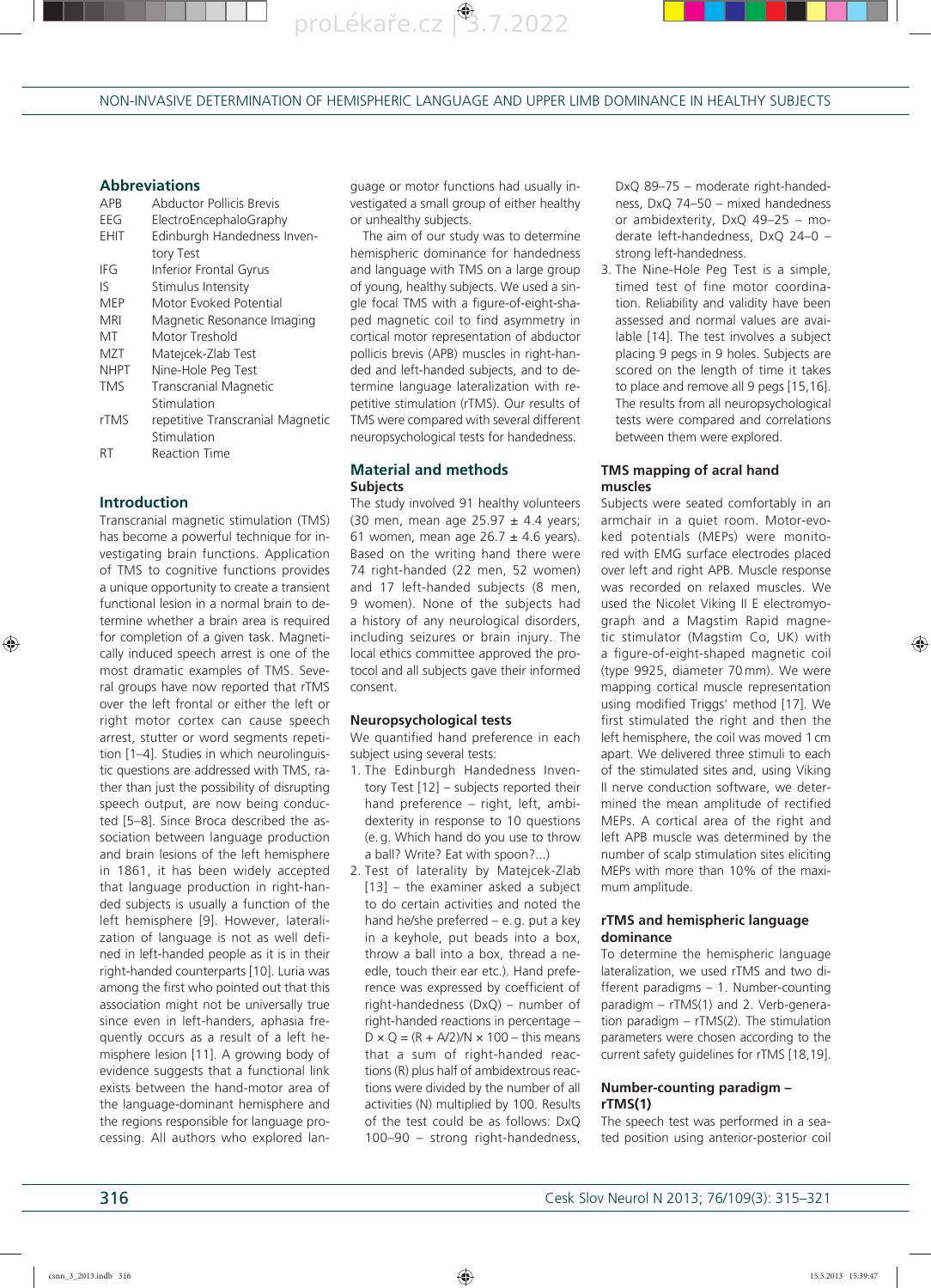

proLékaře.cz<sup>8</sup>3.7.2022

NON-INVASIVE DETERMINATION OF HEMISPHERIC LANGUAGE AND UPPER LIMB DOMINANCE IN HEALTHY SUBJECTS

orientation, with stimulus intensity set initially to hand motor threshold (MT) and the repetition rate to 4 Hz [20]. We started with supramaximal intensity of stimuli (110% of MT) for the APB muscle [21]. If no speech effect was obtained, intensity was increased by 5% of motor threshold up to a maximum of 150% for 10 s. A complete speech arrest was defined as an absence of any structural or recognizable language but not necessarily sound cessation [3]. Stimulation was stopped as soon as total speech arrest was observed. Evaluation of the speech area was performed without knowing the handedness.

# **Verb-generation paradigm – rTMS(2)**

We applied an acoustic verb-generation paradigm with 4 replications [9]. The test consisted of a rest period and a verb-generation task (finding a semantically matching verb for each noun read aloud). We used pars triangularis of the inferior frontal gyrus (IFG) as the target. The stimulation sites were identified on 3-dimensional MRI T1-weighted images (1.5T Magneton Symphony Maestro Class, Siemens AG, Germany) of the brain and the optimum site of stimulation was marked on the scalp with a software system Magic View 300. We measured the distance between the lateral end of the eyelid (A) and the tragus (B), and marked the centre of pars triangularis as a perpendicular line to AB distance. rTMS was performed with Magstim rapid stimulator (2.1 T) with a 70- mm figure-of-eight coil and supramaximal intensity 110% of MT for APB at the frequency of 4Hz. We stimulated left and right side of the pars triangularis and the vertex (Cz according 10–20 system EEG) as a control. A list of nouns was used for the generation task, with a two-minute rest between the stimulations. The nouns were selected from a list of high-frequency Slovak nouns. The voice of the investigator and the patient were recorded digitally, and the reaction time latencies were measured with a freely available software package (Quartz AudioMaster). The authors declare that experiments on human subjects reported in the manuscript was performed in accordance with the ethical standards of the responsible committee on human experimentation (institutional and national) and with the Helsinki Declaration of 1975, as revised in 2000.

# **Results**

# **Neuropsychological tests**

The ratio of left-/right-handers and ambidexters was slightly different depending on the test used. However, there were significant correlations (NHPT and EHIT –  $r = 0.58$ ,  $p = 1.9 \times 10^{-9}$ , NHPT and  $MZTb - r = 0.56$ ,  $p = 7.1 \times 10^{-9}$ , EHIT and MZTb – r = 0.89, p =  $9.6 \times 10^{-33}$ , NHPT and MZTa  $r = 0.51$ ,  $p = 2.83 \times 10^{-7}$ , EHIT and MZTa – r = 0.75, p = 1.36  $\times$  10<sup>-17</sup>). MZTa means that moderately right- and left-handed (DxQ 89–75 and DxQ 49–25) were included in the ambidexter group (DxQ 74–50), while MZTb means that moderately right-handed were included in the right-hander group, and moderately left-handed were in the left-hander group.

#### **TMS mapping of acral hand muscles**

In 91 subjects we used a focal magnetic coil with supramaximal intensity of stimuli (110% of MT for APB –  $65\% \pm 9\%$ ). We found that the number of scalp stimulation sites eliciting MEPs (MEPs higher than 10% of the maximum eliciting amplitude of MEP) was statistically greater for APB muscles of the preferred hand (preferred  $-13.2 \pm 5.3$  vs non-preferred  $-9.4 \pm 4.6$ , p = 1.43  $\times$  10<sup>-7</sup>, because of non-homogenic distribution we used non-parametric Wilcoxon test and Spearmann correlation coeficient). Our results significantly correlated with all used neuropsychological tests for handedness.  $(NHPT - p = 2.5 \times 10^{-4}$ , MZT - p = 0.002, EHIT –  $p = 2.96 \times 10^{-4}$ , Pearson correlation coefficient).

#### **rTMS and language functions – number-counting paradigm**

A group of 45 healthy subjects underwent rTMS while counting numbers. Speech arrest occurred in 42/45 subjects (6 – stimulation of right hemisphere, 29 – left hemisphere, 7 – bilaterally). In 3 subjects, there was no effect of rTMS on speech with the maximum intensity of 150% of MT. Speech arrest site was defined in relation to Cz using two axes (axis  $x - a$  connecting line of tragus and Cz; axis  $y - a$  connecting line of nasion, Cz and inion perpendicular to axis  $x$ ): in the left hemisphere –  $x = 9.17 \pm 0.6$  cm,  $y = 4 \pm 0.54$  cm, and in the right hemisphere  $-x = 9.25 \pm 0.5$  cm,  $y = 4 \pm 0.0$  cm. The intensity of TMS causing speech arrest was significantly higher than the one causing motor response of APB,  $n = 42$ , IS for speech arrest – 74%  $\pm$  12%, for motor response of APB –  $63\% \pm 9\%$ , p =  $4.59 \times 10^{-6}$ ). Speech arrest was induced in the left hemisphere in 71.4% subjects, in the right in 11.9% and in both hemispheres in 16.7% subjects.

#### **rTMS and Verb-generation paradigm**

We examined 42 healthy subjects. The mean intensity of stimuli was  $57\% \pm 5\%$ . The optimum position of stimulation (pars triangularis) was localized at  $31.9 \pm 3.2$  mm from the lateral end of the eyelid and at  $45 \pm 3.4$  mm on the left hemisphere and  $44.3 \pm 3.6$  mm on the right up from the baseline on perpendicular line. We did not observe any qualitative effects such as non-responses or verb-generation dysfunction during rTMS stimulation in any subject. There was a significant increase of reaction time latency in all subjects during the stimulation as compared to no stimulation ( $p < 0.01$ ). To eliminate stimulation effect of TMS on reaction time we chose the vertex as a control point and compared the latencies in stimulated sites of pars triangularis on the left and right sides. We evaluated latency with the second series of verbs. Latency increase of RT (ms) during TMS was considered significant if at least three latencies were above the 75<sup>th</sup> percentile of the vertex stimulation.

Reaction time latencies were significantly longer ( $p < 0.01$ ) over pars triangularis relative to vertex in 29/42 subjects; we did not find significant difference in the remaining 13 subjects. In 15 subjects, language function was localized in the left hemisphere (51.7%), in the right in 5 (17.2%) and bilaterally in 9 (31.1%).

#### **Relationship between handedness and language**

We determined that there is a relationship between speech and language functions (rTMS1 and rTMS2) and handedness using neuropsychological tests as well as objective TMS mapping of acral hand muscles (Tab. 1–3). We used Spearman correlation coefficient. We found a strong correlation between lateralization of rTMS(1) speech arrest

⊕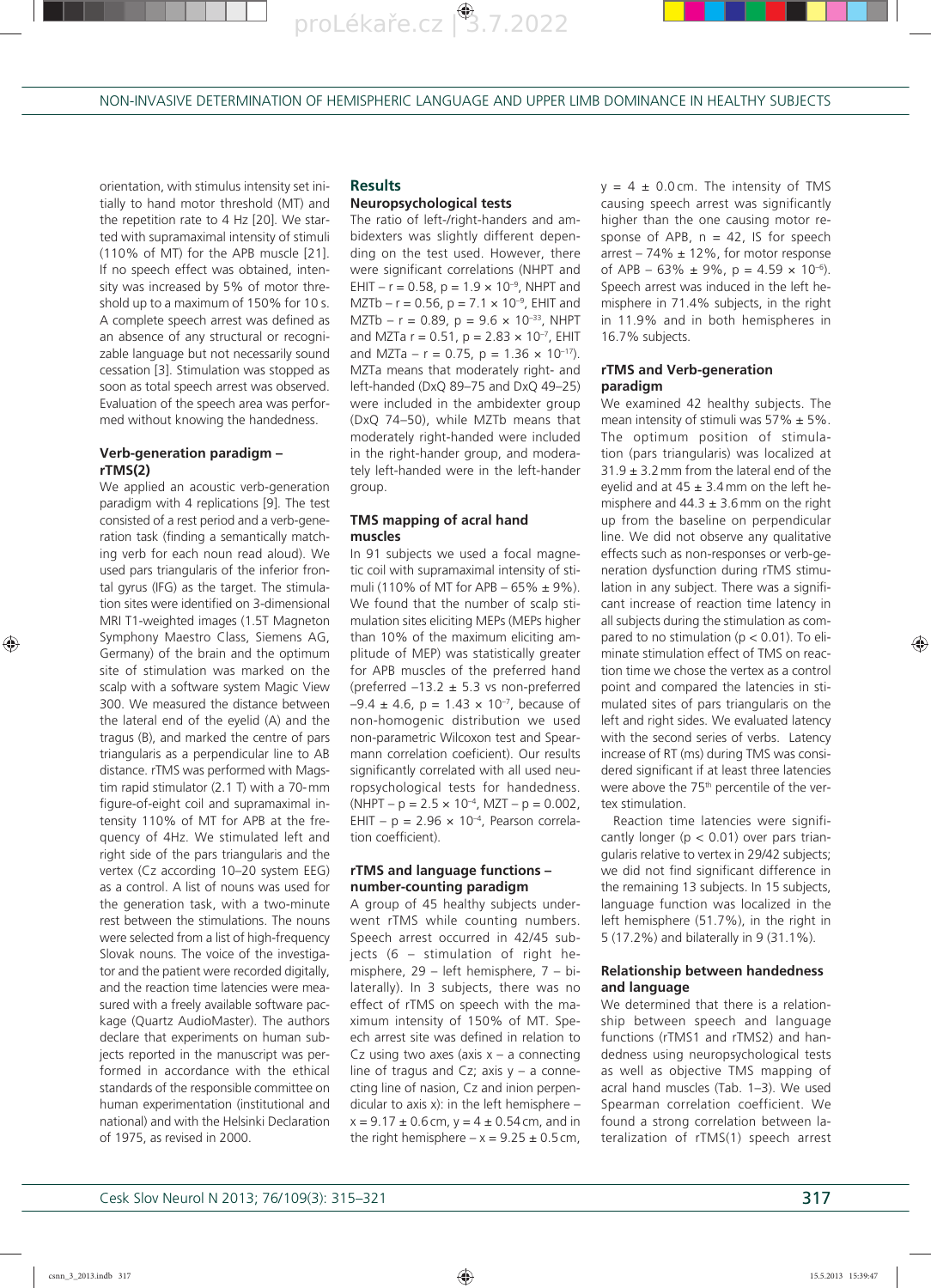| Tab. 1. Relationship between handedness (MŽT) and speech TMS(1). |                        |                |       |                          |         |                |       |  |  |  |  |
|------------------------------------------------------------------|------------------------|----------------|-------|--------------------------|---------|----------------|-------|--|--|--|--|
| $Speech - TMS(1)$<br>Handedness – MŽT                            | Subjects<br>$(n = 42)$ |                |       | R                        |         | A              |       |  |  |  |  |
| strong right-handed<br>$(100 - 90)$                              | 21                     | 17             | 81.0% | 2                        | $9.5\%$ | 2              | 9.5%  |  |  |  |  |
| right-handed<br>$(100 - 75)$                                     | 29                     | 24             | 82.8% | $\overline{\phantom{0}}$ | 6.9%    | $\overline{3}$ | 10.3% |  |  |  |  |
| ambidexters<br>$(74 - 50)$                                       | $\overline{2}$         | $\mathcal{P}$  | 100%  | $\Omega$                 | $0\%$   | $\Omega$       | $0\%$ |  |  |  |  |
| ambidexters<br>$(89 - 25)$                                       | 15                     | 11             | 73.3% | $\Omega$                 | $0\%$   | $\overline{4}$ | 26.7% |  |  |  |  |
| left-handed<br>$(49-0)$                                          | 11                     | 4              | 36.4% | $\mathcal{P}$            | 18.2%   | 5              | 45.4% |  |  |  |  |
| strong left-handed<br>$(24-0)$                                   | 6                      | $\overline{2}$ | 33.3% | $\overline{2}$           | 33.3%   | $\overline{2}$ | 33.3% |  |  |  |  |

Speech localization in the right hemisphere ranges from 9.5% in the group of strong right-handers up to 33% in the group of strong left-handers. Speech localization in the left hemisphere ranges from 33% in the group of strong left-handers up to 81% in the group of strong right-handers.

Tab. 2. Relationship between motor and language functions TMS(1), and APB area  $(A = 0-1)$ .

| Area<br>Speech ( $n = 42$ ) |    |       |                | R     | А |       |  |
|-----------------------------|----|-------|----------------|-------|---|-------|--|
| left-handers<br>(8)         | 4  | 50.0% |                | 12.5% | 3 | 37.5% |  |
| right-handers<br>(25)       | 21 | 84.0% | $\overline{3}$ | 12.0% |   | 4.0%  |  |
| ambidexters<br>(9)          | 5  | 55.6% |                | 11.1% | 3 | 33.3% |  |

Speech localization in right hemisphere is 12% for right-handers and 12.5% for left- -handers. Speech localization in the left hemisphere ranges from 50% for left-handers up to 84% for right-handers.

Tab. 3. Relationship between motor and language functions TMS(2), and

APB area  $(A = 0-1)$ . Area Area<br>Speech (n = 29) Land Rand Rand A left-handers (7) 2 28.6% 2 28.6% 3 42.8% right-handers 1911-Tranders 10 58.8% 3 17.6% 4 23.5%<br>(17) ambidexters (5) 3 60.0% 1 20.0% 1 20.0%

Speech localization in the right hemisphere ranges from 17.6% in the group of right- -handers up to 28.6% in the group of left-handers. Speech localization in the left hemisphere ranges from 28.6% in the group of left-handers up to 58.8% in the group of right-handers.

and handedness: 1. Language to NHPT  $($ ro =  $-0.42, p = 0.005)$ , 2. Language to EHIT (ro =  $-0.47$ , p = 0.002), 3. Language to MZTa (ro =  $-0.27$ , p = 0.08), Lanquage to MZTb (ro =  $-0.41$ , p = 0.008), 4. Language to acral hand mapping  $(ro = 0.34, p = 0.028)$ . rTMS $(2)$  correlated with one test only: 1. Language to NHPT (ro = 0.48, p = 0.01), 2. Language to EHIT (ro =  $0.3$ , p =  $0.12$ ), 3. Language to MZTa (ro =  $0.39$ ,  $p = 0.11$ ), Language to MZTb (ro =  $0.3$ , p =  $0.11$ ), 4. Language to acral hand muscles ( $ro = 0.3$ ,  $p = 0.11$ ). Relationships between language lateralization and handedness are illustrated in Fig. 1–3.

#### **Discussion**

We confirmed a significant asymmetry of cortical motor representation for APB muscle between the dominant and non-dominant upper limb using focal TMS. Our results suggest that there is a statistically significant correlation between handedness and cortical asymmetry in the upper limb muscle representation. It seems less unlikely that technical or methodological factors influenced our results since we examined a relatively large set of healthy subjects ( $n = 91$ ) and our results significantly correlated with other tests for handedness. Hemispheric dominance for motor functions can be determined by subjective (EHIT) and/or by objective (MZT, NHPT, acral hand muscles mapping with TMS) methods. Focal TMS represents a unique non-invasive objective method with well-defined quantitative parameters to determine handedness.

We determined lateralization of speech and language functions using low-frequency rTMS at the rate of 4 Hz. We used two different paradigms – number-counting paradigm (rTMS(1)) and verb-generation paradigm (rTMS(2)). We induced expressive aphasia in 42 of 45 people using rTMS(1). An average stimulus intensity (IS) needed to affect language functions was significantly higher than the intensity for motor function investigations (IS for speech - 74%  $\pm$  12%, IS for motor functions – 63%  $\pm$  9%). Aphasia was induced most frequently using IS at 120% MT APB (10 of 42 subjects), 110% MT APB (9 of 42 subjects), and 115% MT APB (6 of 42 subjects). In other cases (17 of 42 subjects), even higher IS (with range

♠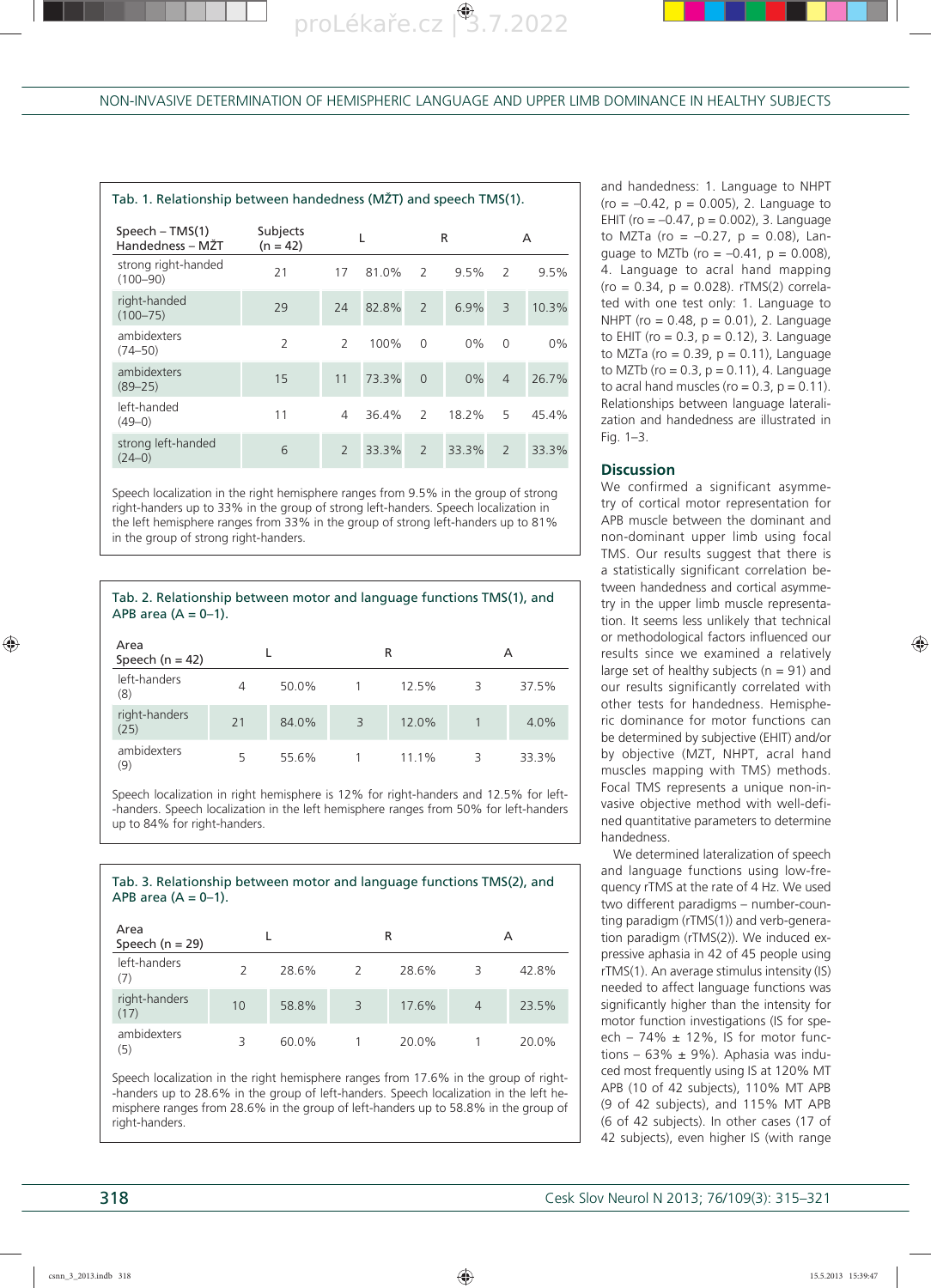proLékaře.cz<sup>8</sup>3.7.2022

125%–145%) was used. Using low-frequency rTMS we found that approximately 9% of healthy right-handed subjects have so-called Broca's area (the area essential for language functions) located paradoxically in the right hemisphere. Lateralization of speech and language functions in the right hemisphere ranges from 9.5% in the group of strong right-handers up to 33% in the group of strong left-handers. The fact, that we examined a set of only healthy individuals, allows us to confirm the statement, that speech lateralization in the right hemisphere is a natural phenomenon, not a consequence of pathological disease processes.

Our results are comparable with other authors who determined speech lateralization by rTMS at a frequency of 3 Hz [21]. They induced speech arrest most frequently with IS at 140% MT. In our study, we stimulated with the 4 Hz frequency and speech arrest was seen most often at 120% MT. This supports the argument that lower stimulation frequency requires higher IS to induce aphasia [20]. Epstein et al [20] systematically investigated the effects of both intensity and rate of stimulation on speech arrest in healthy individuals. He found that speech arrest could be obtained with rTMS repetition rate as low as 2 Hz, intensity of 150% motor threshold or less and pulse trains of no more than 5 s. As expected, higher intensities led to stronger speech arrest effects but, surprisingly, it was the lower rates of stimulation (4–8 Hz) that were more reliable at inducing speech arrest than those used in previous studies (16–32 Hz; [1,2]). Higher frequencies led to prominent facial and laryngeal muscle contractions and significantly increased discomfort or pain associated with stimulation, making speech arrest more difficult to determine.

We declare that low-frequency rTMS (4Hz) is safe to use and offers an alternative to high-frequency stimulation rTMS with only a minor, well-tolerated discomfort for the subjects (mild to moderate pain during the stimulus due to pericranial muscle contraction). Our results show, that lower intensity stimulations (sufficient to stimulate upper limb muscles) are not sufficient to inhibit speech and language functions. The threshold IS for low-frequency rTMS sufficient for inhibition of complex frontal executive



Fig. 1. Relationship between language lateralization and right-handedness.

In right-handers, the speech is localized most frequently in the left hemisphere (from 58.8% up to 84%), much less in the right (from 9.5% up to 17.6%) or bilaterally (from 4% up to 23.5%).



Fig. 2. Relationship between language lateralization and left-handedness.

In left-handers, the speech is localized in the left hemisphere (from 28.6% up to 50%), in the right (from 12.5% up to 33.3%) or bilaterally (from 33.3% up to 42.8%).

speech centre is higher than the threshold for induction of motor upper limb response (p =  $4.59 \times 10^{-6}$ ).

Verb-generation paradigm methodology (rTMS(2)) was used in 42 healthy subjects. For comparison of reaction times (RT) during stimulation of the right and left hemispheres we used the same approach to evaluating treatment results as previous authors [22]. They compared prolongation of RT with and without stimulation. We modified their method so that we used RT from vertex stimulation as a control. This eliminates the effect of

◈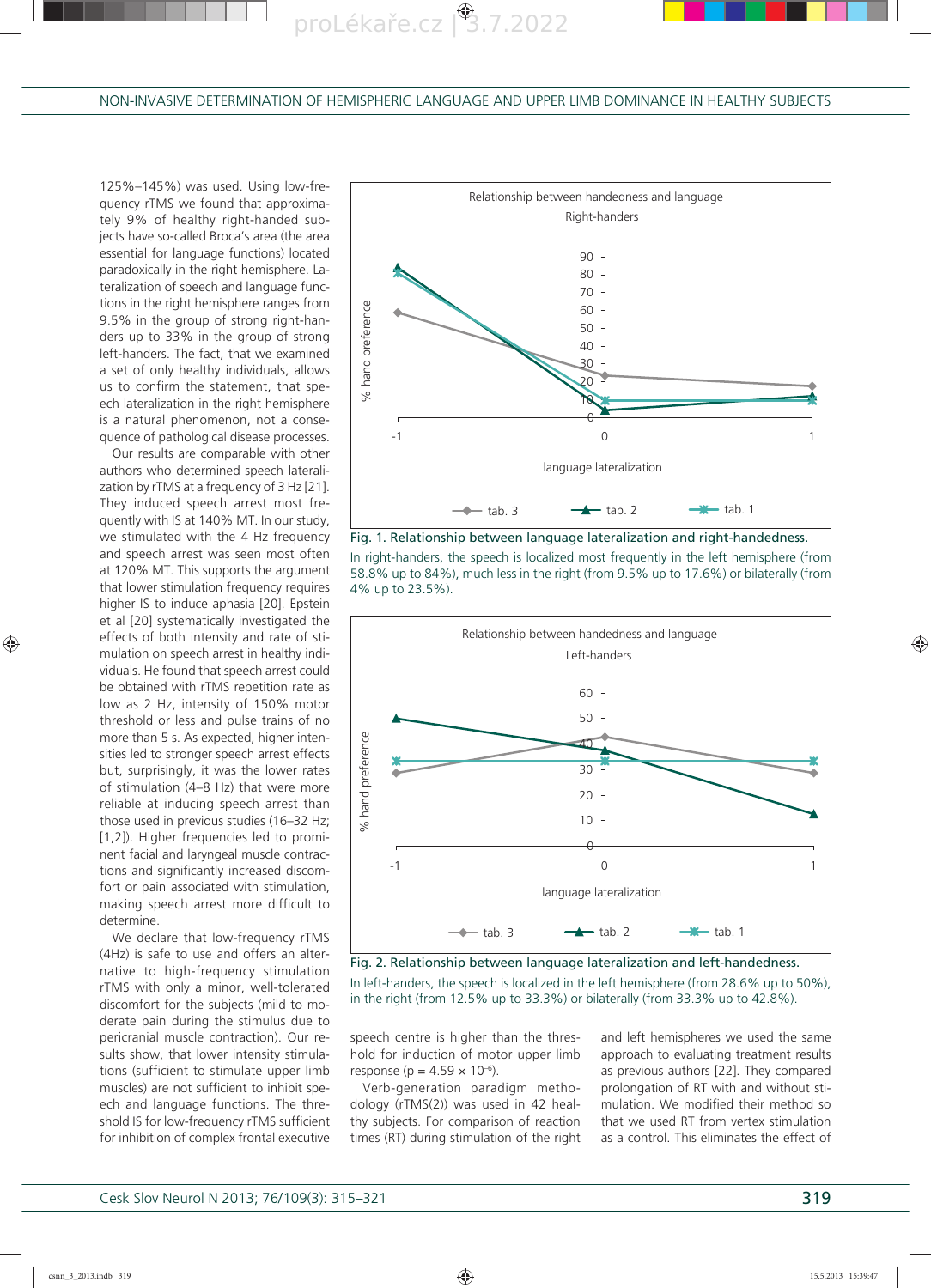





stimulation on RT as confirmed by a significantly shorter RT latency without stimulation with this method. We evaluated the second set of verbs. During bilateral stimulation of perisylvic area, RT was significantly prolonged ( $p < 0.01$ ) when compared to RT during vertex stimulation (29 of 42 subjects). We obtained very similar results using two different rTMS methods for determining speech and language centre location. Localization of speech and language functions in the right hemisphere increased from about 9% in strong right-handed subjects to about 30% in strong left-handers.

Our results suggest that speech and language functions can be influenced from two different frontal locations. Stimulation of the posterior location – rTMS(1) – causes speech arrest. During rTMS(2), we stimulated pars triangularis area that is localized further forward. We expect that the stimulated dorsal area corresponds with the ventral part of the precentral gyrus, where motor and premotor representations of phonatory muscles are located. In other words, stimulation causes speech arrest due to interference with the motor component of speech.

Stimulation of the pars triangularis (part of Broca's centre and precentral cortex) causes interference with planning of the articulation, as manifested by prolongation of the reaction time. Both considered mechanisms of speech production in the two stimulated areas are mostly localized monohemispherally in normal population. In line with this, other works have shown that speech arrest can be induced from the front or the rear part of inferior frontal gyrus [5,23]. Other authors presume that specialized language functions are phylogenetically located in perisylvian area, where the whole motor-effector system for the creation of oral-buccal-lingual-vocal sequences is located [24,25]. Epstein and co-authors stated that fast and precise coordination between oral-buccal-lingual-vocal movements and the formation of long sequences (so-called phonemes) is one of the most extraordinary and the most complex tasks carried out by the human motor system [20]. This explains, among other things, the elective vulnerability of speech production and language functions to the inhibitory low-frequency 4Hz rTMS. Our results support the current interpreta-

tion of speech and language functions in terms of a so-called network module. This is in contrast to the original conception of one frontal speech centre. We expect that various individual functional speech units have certain and significant structural and anatomical overlap. We also assume that, while the chosen muscles and muscle groups are represented bilaterally, the network module for speech generation and for language functions in the anatomical area is mostly located unilaterally. It follows that rTMS in this location results in speech inhibition not only in complex and long phonemes but also in acquired automatic speech production in form of numerical series. Stimulation of pars triangularis in Verb-generation paradigm at IS 110% MT led to significant RT prolongation in 29 out of 42 examined individuals. On the other hand, significant prolongation of RT was not present in 13 of 42 people. This can be because a specific anatomical structure (e. g. pars triangularis) might not necessarily be involved in a particular function (e. g. verb production) in each individual. This is consistent with studies that used Verb-generation paradigm and a functional imaging method. In some of their subjects, the activated area did not correspond to the expected anatomical structure [9,22]. Moreover, the inhibitory rTMS of Broca's area did not suppress verb production specifically but influenced general speech production [26]. Another explanation could be that, in some patients, IS at 110% MT was not sufficient to induce the inhibitory effect.

Functional imaging methods currently dominate studies of cerebral localization for various functions. However, problems might occur with interpretation of results. The key issue is to assess the true causal relationship between activated brain regions and a specific task. rTMS offers a useful complementary method to neuropsychological testing and imaging methods to study cerebral function localization in a non-invasive way.

#### **Conclusion**

Handedness is associated with asymmetry in cortical motor representation of acral upper limb muscles. Focal transcranial magnetic stimulation can be used as an objective method for mapping of cortical motor asymmetry of upper limbs and

◈

♠